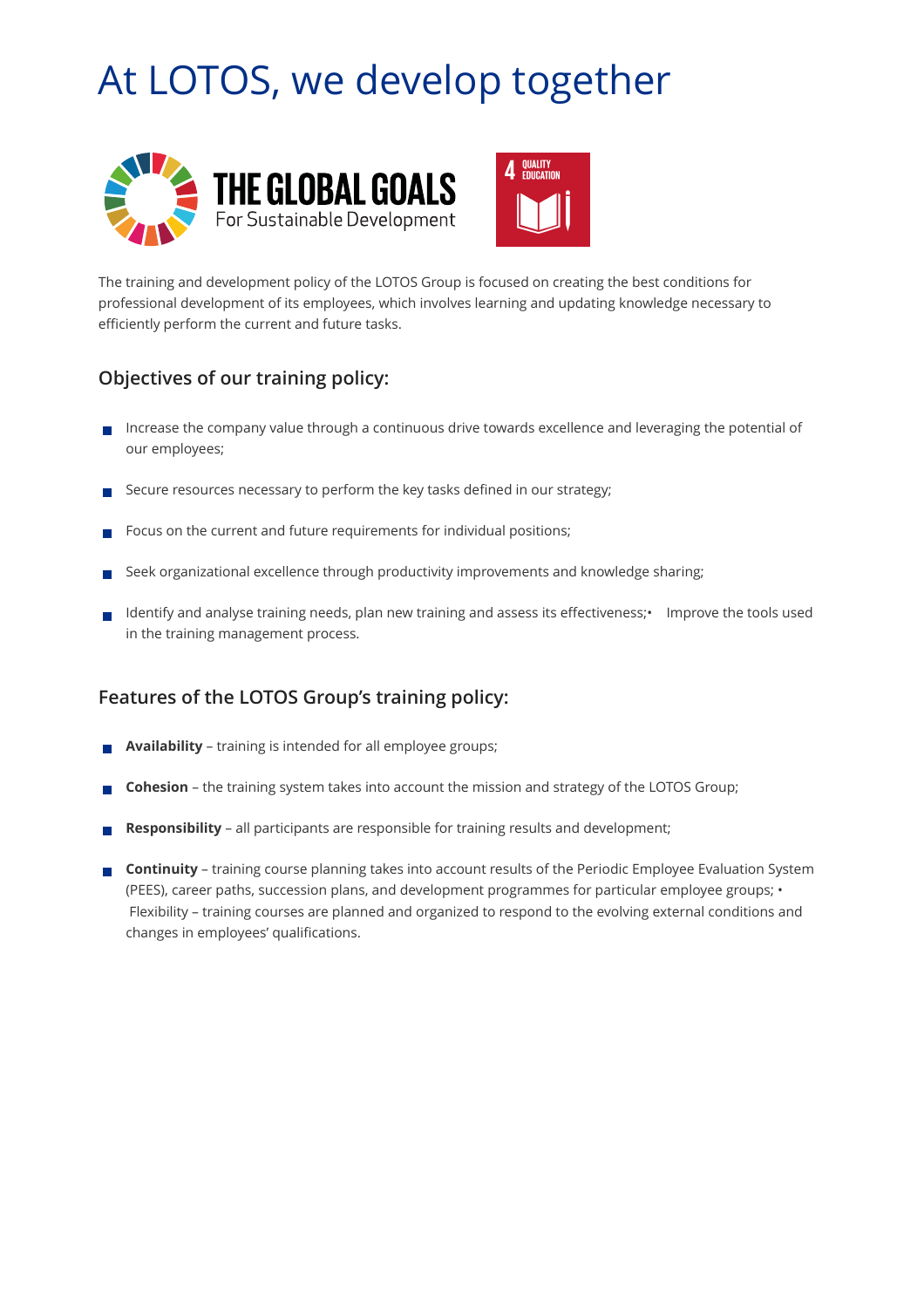#### **For a good start with LOTOS**

**Under the 'Good Start for Beginners' programme, we provide support for new employees of the LOTOS Group, to make sure they get to know the organization as soon as possible and feel comfortable in it. The programme includes a one-day induction training, during which employees with longer length of service share their knowledge on the operation of and work in our organization. New hires are provided with important employment-related information, learn the rules and regulations in place, get to know the systems and basics of crude oil processing and of the refining operations. They also learn the corporate values and receive the Code of Ethics from their managers. In 2015, we prepared electronic versions of the documents for new employees, to facilitate access to the most important content. During the first weeks of work at most of the LOTOS Group companies, new employees are assisted by a mentor, who coaches and supports them in learning new duties. In 2015, we conducted seven induction trainings for a total of 73 LOTOS Group employees.**

## LOTOS Academy

To respond to the challenges arising from changes within our organization and in its environment, in 2004 we launched LOTOS Academy, our proprietary training and development programme.

After 11 years of operation and improvements, LOTOS Academy has become a comprehensive staff education project highly valued in the world of science and business. Our training policy is centred around long-term, consistently implemented development plans, supported by renowned authorities, members of the LOTOS Academy Scientific Council, including Prof Witold Orłowski, Prof Janusz Rachoń, Prof Wojciech Rybowski, Dr. Mirosław Gronicki, Dr. Jan Szomburg, and Prof Edmund Wittbrodt.

- Develop the desired employee skills;
- Identify and develop talent;
- Share expertise;
- Foster culture conducive to increasing staff satisfaction and commitment.

# **At LOTOS Academy we: 1,250**

**employees of the LOTOS Group participated in workshops organized by LOTOS Academy in 2015**

LOTOS Academy initiates and runs talent development programmes targeted at various employee groups, including:

- Leader of the Future Programme;
- Master Programme;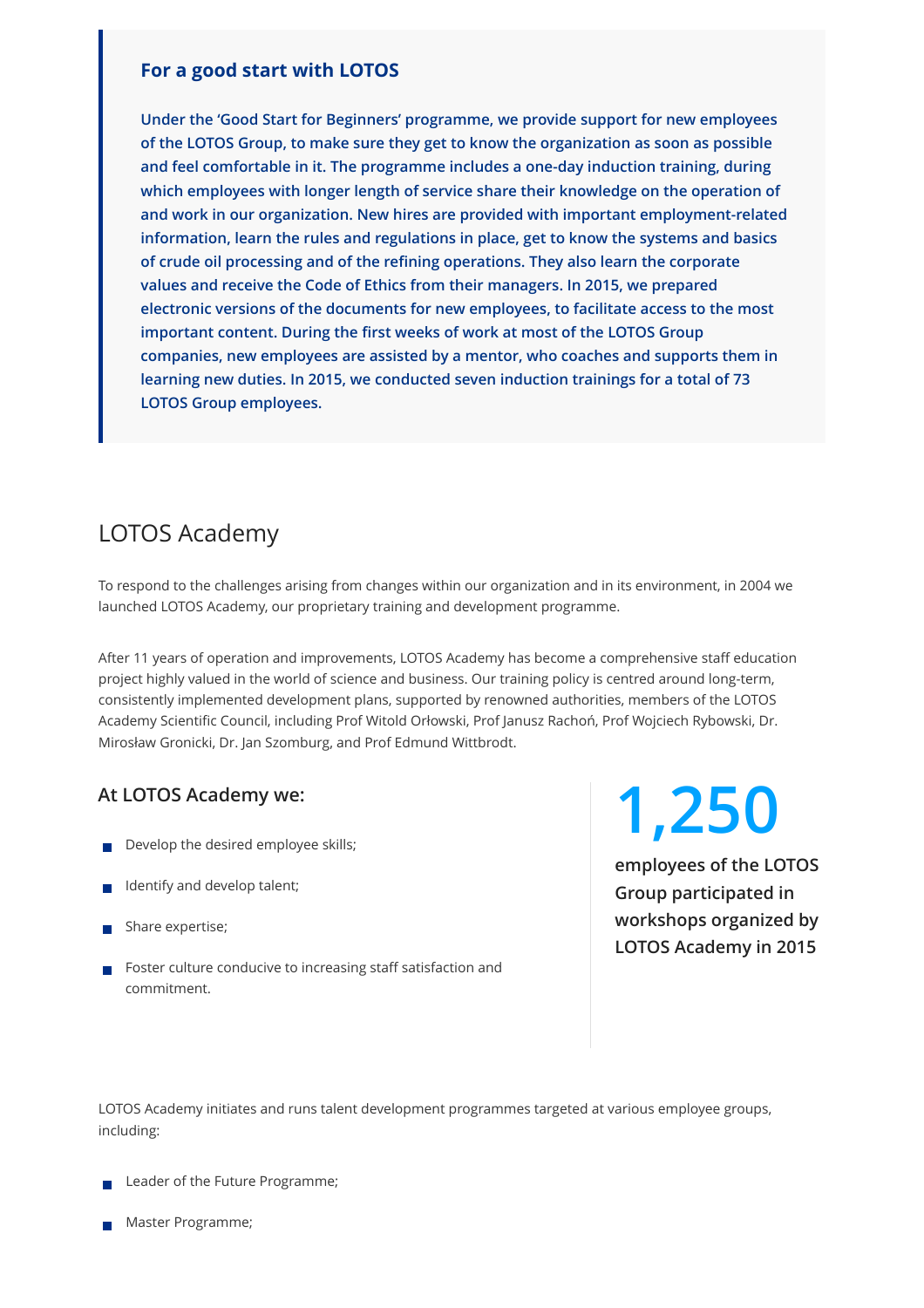- Managers Academy;
- Management Skills Development Programme for Technical Personnel;
- LOTOS Group Succession Programme.

### **What else did we do at LOTOS Academy?**

Initiatives undertaken as part of LOTOS Academy programme help us develop a culture of knowledge sharing. We have created an induction training programme, a certification process for production-related training, and 'On the Road to Perfection' training scheme, engaging in the development processes also experienced 50+ employees.

## E- learning

The LOTOS Group promotes e-learning, to respond to the expectations of the growing proportion of employees aged 25-35, who prefer to use modern IT tools.

- As part of LOTOS Academy, an e-learning platform has been developed for the LOTOS service station staff, to support the process of improving safety and to maintain uniform service standards. Each training session is followed by a test; if the test is passed, the participant receives a certificate.
- All our employees may use for a fee an eTutor online platform for learning English. eTutor covers all language levels (from basics to advanced), with the general and business language. The multitude of software functionalities enables to develop different language skills, i.e. listening, reading, writing and speaking.

## Master Programme

In 2015, the 2nd edition of the Master Programme was started, to select, prepare and train candidates for positions of supervisors at production plants. The programme helps us ensure e.g. continued availability of the necessary skills and talent at the LOTOS Group.

We chose 32 candidates for the Master Programme based on the competence profile prepared at the end of 2014. The profile includes 10 core supervisor competencies and serves as a basis for developing training modules. In October 2015, the candidates started training in three groups. They will complete it in Q4 2016.

#### **10 Master competencies:**

- 1. Knowledge of and compliance with procedures;
- 2. Decision-making skills;
- 3. Commitment and focus on results;
- 4. Teamwork management;
- 5. Leadership;
- 6. Strategic thinking;
- 7. Building team potential;
- 8. Teamwork;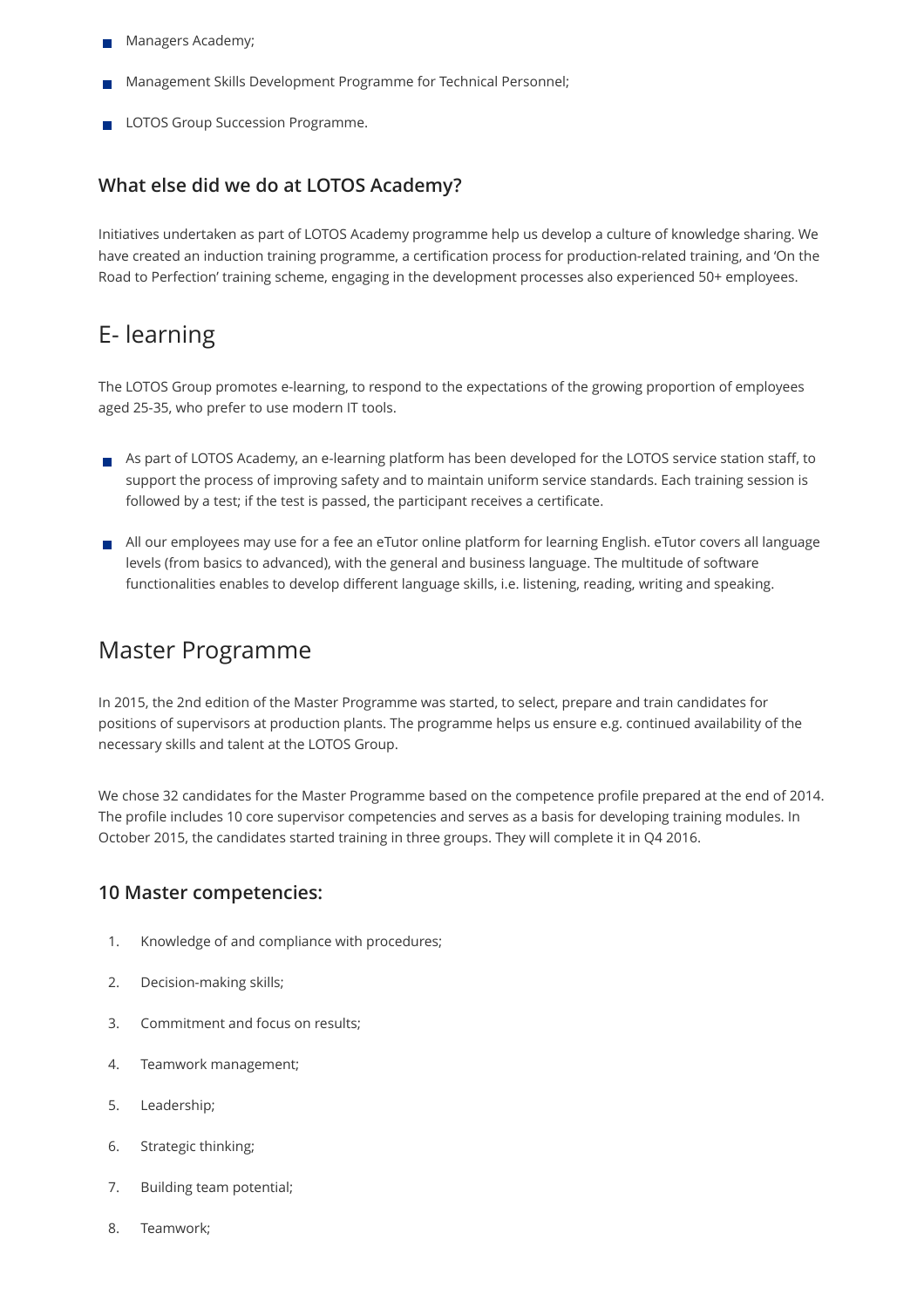#### 9. Communication skills;

10. Resistance to stress.

## Training to meet employees' needs

To find out the developmental needs of, every year we conduct employee evaluation as part of the Periodic Employee Evaluation System (PEES). The selection of the optimum development plan for an employee is formulated based on a catalogue of development activities, i.e. a set of "tips" on the PEES e-form.

When choosing training subject areas, we take into account findings of employee satisfaction and engagement surveys, employee development plans for particular units, and development needs of the organization.

In 2015, LOTOS Academy covered a variety of subjects, including change management, art of conducting effective business meetings, and coping with stress.

## **Training and development at the LOTOS Group companies:**

#### **LOTOS Petrobaltic:**

the company coordinated internal workshops on knowledge sharing conducted by experts in various areas. Some of the subjects covered were exploration for oil and gas and risk assessment in the context of social responsibility.

#### **LOTOS Paliwa:**

the company worked to prepare e-learning training for the service station staff to improve their organizational culture.

#### **LOTOS Lab:**

as part of activities taken to prepare its management staff for organizational changes, LOTOS Lab sent its managers to management courses (First Time Manager (ICAN) and Management Course (GFKM)) which had proved successful for other companies of the LOTOS Group.

#### **LOTOS Ochrona:**

the company carried out the 'Manager as a Team Leader' development programme aimed at developing soft skills in managing of a diversified team of employees, learning and choosing the most effective team management techniques, overcoming motivation difficulties, and enforcing, building and maintaining leader's authority. The programme was targeted at shift foremen, their deputies and office managers (14 staff in total).

#### **LOTOS Kolej:**

the management staff participated in a workshop devoted to motivating oneself and others held for the participants of both editions of the Managers Academy at LOTOS Kolej. It was preceded by the seminar given by Mateusz Kusznierewicz.

## **What else did we do?**

We continued also the activities promoting employees' development in expertise. Expertise was acquired and the on-site qualifications were improved based on the Employee Training Plan for 2015. The specialist training and the costs of post-graduate studies were 100% reimbursed by the employer, with 50% reimbursements of the employees' university studies to complement their education, and 50% of learning foreign languages.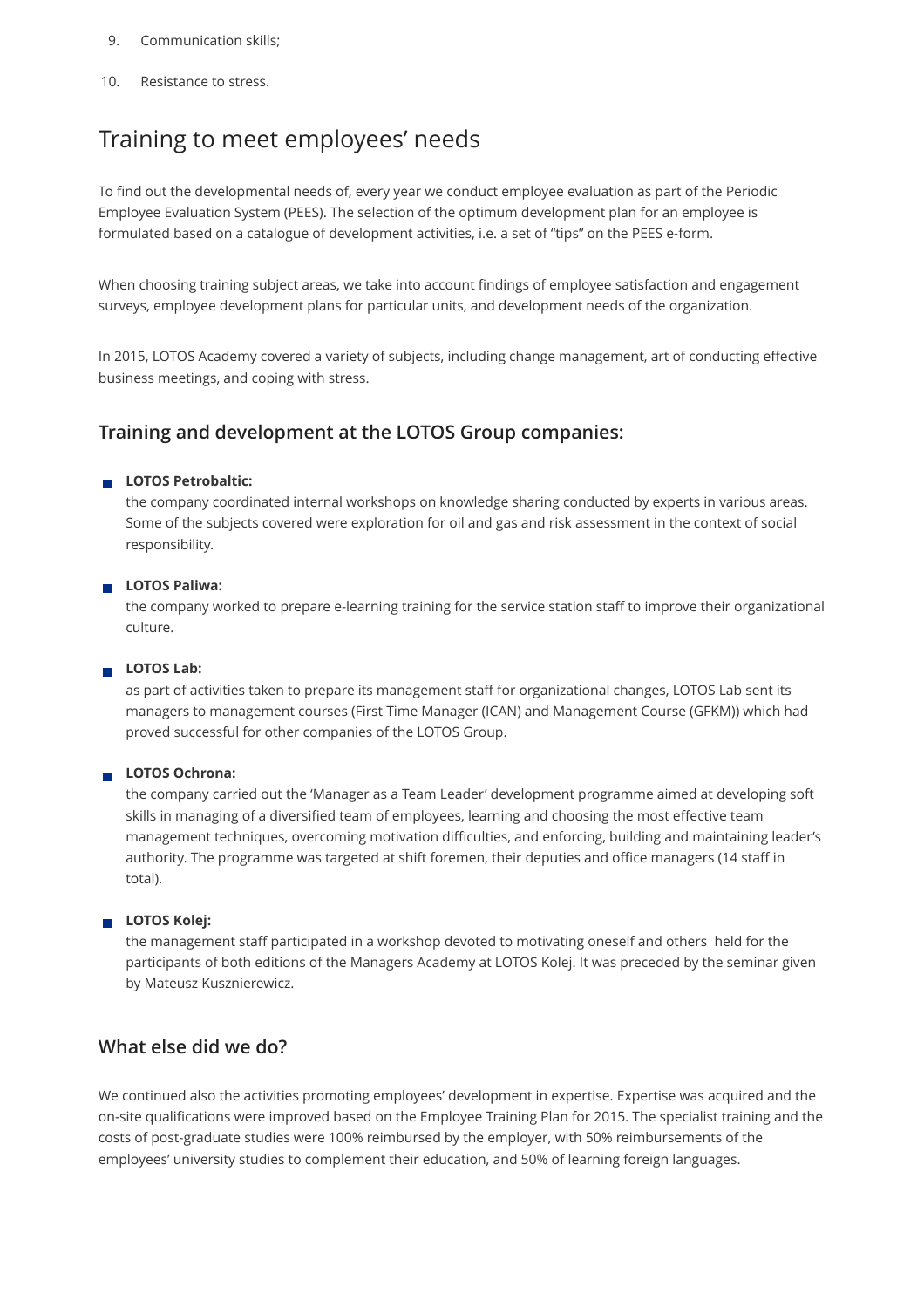## **Average hours of training per year per employee by gender, and by employee category**

In 2015, we provided nearly 103,000 hours of learning and skills improvement training. The average training time per employee of the LOTOS Group was almost 22 hours. Men (representing a majority of our personnel) accounted for a higher percentage of the training hours.

|                                               | 2015              |                   |           |
|-----------------------------------------------|-------------------|-------------------|-----------|
| <b>LOTOS Group</b>                            | Women             | Men               |           |
| Total number of training<br>hours by gender   | 21,100            | 81,815            | 102,915 € |
| Average number of training<br>hours by gender | 19.4 <sup>o</sup> | 22.7 <sup>o</sup> | 22.0      |

|                                                                    | 2015                                                     |                                                                                                     |                        |                   |
|--------------------------------------------------------------------|----------------------------------------------------------|-----------------------------------------------------------------------------------------------------|------------------------|-------------------|
| <b>LOTOS Group</b>                                                 | Senior management<br>(Management Board<br>and directors) | <b>Medium management</b><br>(other managers, e.g.<br>head of office, Team<br>manager, foreman etc.) | <b>Other employees</b> | <b>Total</b>      |
| Total number of training<br>hours by the employment<br>structure   | 2.272                                                    | 19,698 →                                                                                            | 80,945                 | 102,915 ◎         |
| Average number of training<br>hours by the employment<br>structure | 25.8                                                     | 26.3                                                                                                | 21.04 $\vee$           | 22.0 <sup>6</sup> |

|                                               | 2015   |        |        |
|-----------------------------------------------|--------|--------|--------|
| <b>LOTOS Group</b>                            | Women  | Men    | m      |
| Total number of training<br>hours by gender   | 10,445 | 24,779 | 35,224 |
| Average number of training<br>hours by gender | 24.2   | 26.6   | 25.8   |

|                    |                                                          | 2015                                                                                         |                        |              |
|--------------------|----------------------------------------------------------|----------------------------------------------------------------------------------------------|------------------------|--------------|
| <b>LOTOS Group</b> | Senior management<br>(Management Board<br>and directors) | Medium management<br>(other managers, e.g.<br>head of office, Team<br>manager, foreman etc.) | <b>Other employees</b> | <b>Total</b> |

Total number of training hours by the